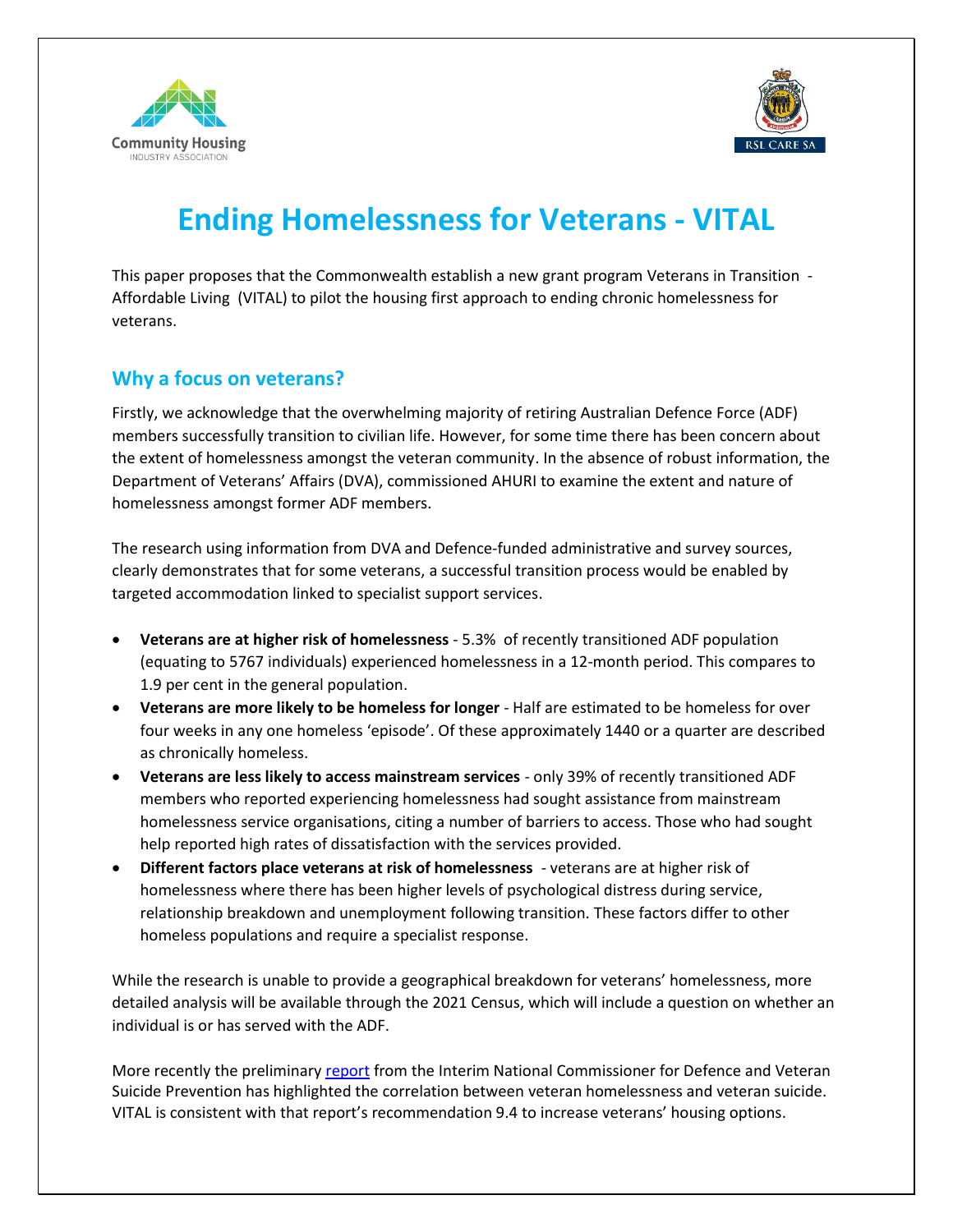#### **Suitable accommodation options for homeless veterans are in short supply**

As most retiring ADF personnel are well-placed to secure suitable accommodation, housing assistance has not been a priority for transition programs. DVA offer a wide range of support and health services to veterans in need, however, they are not responsible for the provision of safe, secure and affordable housing. Apart from one off support for a veterans' accommodation project or time limited rental assistance, there has been no concerted attempt to tackle the housing needs of veterans who are homeless or at risk of becoming homeless.

Most of the few housing projects specifically targeted at the veteran community have been initiated primarily by non-government veterans' services and / or community housing organisations (CHOs). The majority have been designed to meet crisis or short-term needs (up to three months) through to medium-term accommodation of up to 18 months. These projects have demonstrated the positive outcomes to be achieved through the provision of supportive accommodation, including enhanced mental health and wellbeing and employment. They have also highlighted problems where longer term move on housing is lacking.

Affordable rental housing in Australia is in short supply. The independent [review](https://treasury.gov.au/publication/p2021-217760) of the National Housing Finance and Investment Corporation (NHFIC) is the latest report to quantify the considerable shortfall. Social housing waiting lists are lengthy. Single veterans are unlikely to be eligible for social housing and if they are, they are unlikely to be prioritised for housing due to their higher level of income support.

While CHOs have expressed interest in providing accommodation, they are generally unfamiliar with veterans' needs and few have the formal links with DVA services and support needed to ensure positive outcomes.

#### **Towards a Housing First approach**

Housing First originated in the United States as a program to end homelessness for chronic rough sleepers. The distinguishing feature of the Housing First approach starts with the provision of permanent housing linked to treatment and support services. For Housing First to work, permanent housing is complemented by the provision of services to assist each individual to sustain their housing and work towards recovery and reintegration into the community.

Housing First proponents also argue that the approach leads to broader savings in the health and justice service systems and this has been proven in Australian studies. For example, [AHURI research published](https://www.ahuri.edu.au/research/final-reports/265)  [in 2016](https://www.ahuri.edu.au/research/final-reports/265) clearly demonstrated that providing housing or homeless people in Western Australia saved the health system \$4,846 per person per year, mainly through people spending fewer days in hospitals and psychiatric care. Supported accommodation programs for people experiencing homelessness also led to an average of [\\$2,397 in reduced costs for the justice system](https://www.ahuri.edu.au/research/final-reports/218) (e.g. reduced prison time and engagement with police).

Housing First is the fundamental platform for the US Government's response to veteran homelessness. From 2009 to 2019, veteran homelessness in the US [decreased by 50 percent](https://www.hudexchange.info/resource/5948/2019-ahar-part-1-pit-estimates-of-homelessness-in-the-us/) as a direct result of funding for housing first programs.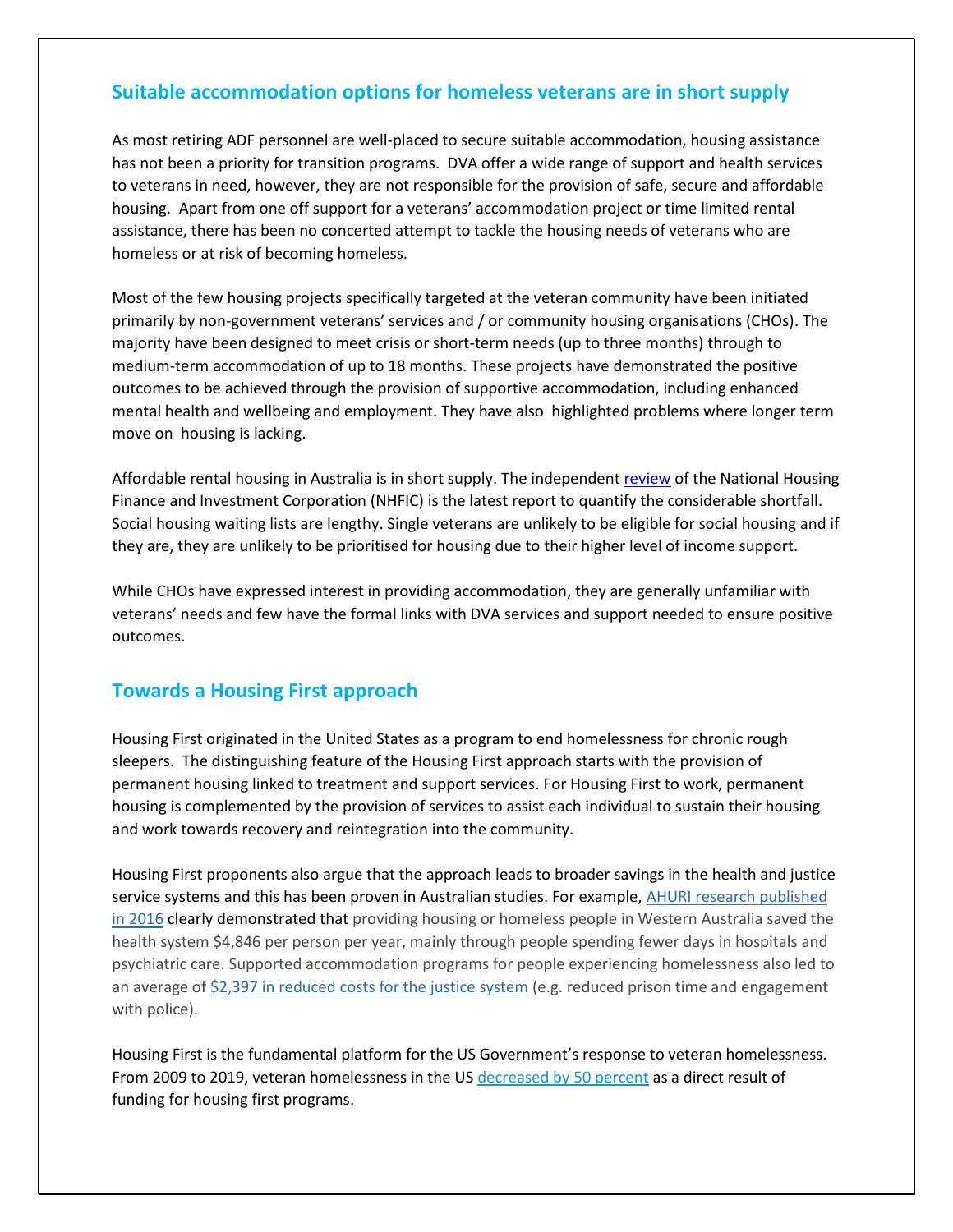[Research](https://www.communityhousing.com.au/wp-content/uploads/2019/11/Social-and-affordable-housing-as-social-infrastructure-FINAL.pdf?x95690) for CHIA shows that there are savings to governments from investing in housing. For example, the report author estimates there are savings to health budgets equivalent to half the cost of supplying an affordable housing unit, where a homeless person is accommodated with support services.

Positively, DVA already provide a wide range of specialist support services through Open Doors and the Client Support and Engagement Division. These services are not necessarily time limited. Therefore, a fundamental component of the housing first model – wrap around services is already available.

#### **The response - VITAL - a new housing first grant program for veterans**

## Who Vital Could Assist?

**Resident K** is an indigenous woman from WA, who served in the Navy and deployed on Operation Resolute.

Resident K has a chronic history of drug use, Resident K became homeless after being temporarily evicted from a DVA funded residential drug and rehabilitation program,

RSL Care SA agreed to provide accommodation through ARVL to enable her to stabilise and address issues. While not entirely straightforward Resident K did return to VR and successfully completed the entire 90-day program.

On completion of the VR residential phase Resident K returned to ARVL where she remains in the homeless veteran accommodation. Having a home has provided the stability that has contributed to her wellbeing and she has been clean of drugs for the past 7 months.

She will remain with the ARVL program until such time as a community housing tenancy home becomes available in Adelaide.

We are proposing that the Commonwealth Government establishes a new *\$30M grant pilot program to support innovative housing first accommodation options for veterans* who are homeless or at imminent risk of becoming homeless.

The pilot program would:

**Drive innovation** – VITAL would serve as a demonstration initiative testing the housing first model as a response to veterans' homelessness – a first of its kind for the country. The implementation and outcomes from the program will be subject to ongoing independent assessment and this will help to build the evidence base for housing first programs across Australia.

**Deliver targeted housing supply** – Like the successful DSS Safe Places DFV initiative and the NSW [Community Housing](https://www.facs.nsw.gov.au/about/reforms/future-directions/partner-with-the-nsw-government/community-housing-innovation-fund-chif)  [Innovation Fund \(CHIF\) a](https://www.facs.nsw.gov.au/about/reforms/future-directions/partner-with-the-nsw-government/community-housing-innovation-fund-chif)n upfront capital grant would be provided to support the development of affordable housing for veterans. VITAL will encourage flexibility in the provision of permanent accommodation either in scattered sites or through a specific development, to test different housing models and outcomes. The program will be structured to deliver a pilot in each State and Territory to test outcomes across the country.

**Incentivise co-contributions** – The program would be designed to incentivise contributions from State and Territory governments, local government and philanthropic sources. Co contributions to the CHIF for example represented 62% of the total project funding. By directing funding through registered CHOs, the initiative can leverage financing vehicles (specifically the NHFIC) available to the sector to maximise housing delivered.

**Build on local partnerships and existing programs** – The funding will be directed to initiatives that link new

affordable housing delivered by community housing providers with services designed to support